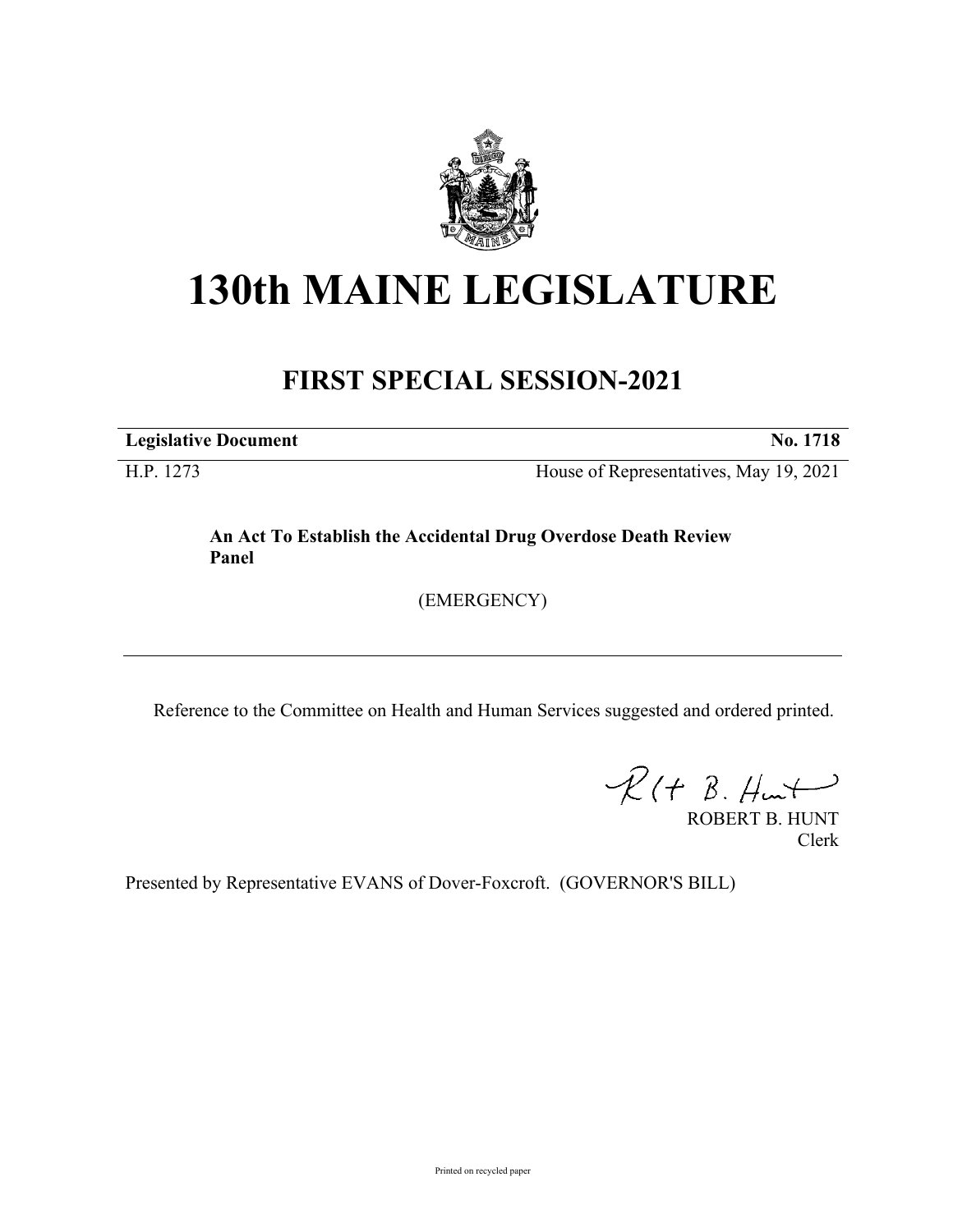| $\mathbf{1}$   | <b>Emergency preamble.</b> Whereas, acts and resolves of the Legislature do not              |
|----------------|----------------------------------------------------------------------------------------------|
| $\overline{2}$ | become effective until 90 days after adjournment unless enacted as emergencies; and          |
| 3              | <b>Whereas,</b> the number of individuals residing in Maine who die as the result of an      |
| $\overline{4}$ | accidental drug overdose is increasing and exceeds the national average on a per capita      |
| 5              | basis; and                                                                                   |
| 6              | <b>Whereas,</b> this legislation must take effect before the expiration of the 90-day period |
| $\tau$         | to help prevent, as soon as possible, accidental drug overdose deaths; and                   |
| $8\,$          | <b>Whereas,</b> in the judgment of the Legislature, these facts create an emergency within   |
| 9              | the meaning of the Constitution of Maine and require the following legislation as            |
| 10             | immediately necessary for the preservation of the public peace, health and safety; now,      |
| 11             | therefore,                                                                                   |
| 12             | Be it enacted by the People of the State of Maine as follows:                                |
| 13             | Sec. 1. 5 MRSA §200-M is enacted to read:                                                    |
| 14             | §200-M. Accidental Drug Overdose Death Review Panel                                          |
| 15             | There is created, within the Office of the Attorney General, the Accidental Drug             |
| 16             | Overdose Death Review Panel, referred to in this section as "the panel," in order to         |
| 17             | recommend to state, county and local agencies methods of preventing deaths as the result     |
| 18             | of accidental drug overdoses including modification or enactment of laws, rules, policies    |
| 19             | and procedures. For purposes of this section, "accidental drug overdoses" means those        |
| 20             | overdoses that are presumed to be self-administered by an individual and excludes any        |
| 21             | overdose that occurs within a licensed health care facility.                                 |
| 22             | <b>1. Composition.</b> The panel consists of the following members:                          |
| 23             | A. The Chief Medical Examiner, ex officio;                                                   |
| 24             | B. The Commissioner of Public Safety, ex officio;                                            |
| 25             | C. The director of the office of behavioral health within the Department of Health and       |
| 26             | Human Services, ex officio;                                                                  |
| 27             | D. The Director of the Maine Center for Disease Control and Prevention within the            |
| 28             | Department of Health and Human Services, ex officio;                                         |
| 29             | E. The Chief Justice of the Supreme Judicial Court, ex officio;                              |
| 30             | F. A prosecutor, nominated by a statewide association of prosecutors and appointed           |
| 31             | by the Attorney General;                                                                     |
| 32             | G. A police chief, nominated by a statewide association of chiefs of police and              |
| 33             | appointed by the Attorney General;                                                           |
| 34             | H. A sheriff, nominated by a statewide association of sheriffs and appointed by the          |
| 35             | <b>Attorney General;</b>                                                                     |
| 36             | One or more physicians who treat substance use disorder, appointed by the                    |
| 37             | Governor;                                                                                    |
| 38             | J. An emergency medical services representative, appointed by the Commissioner of            |
| 39             | Public Safety;                                                                               |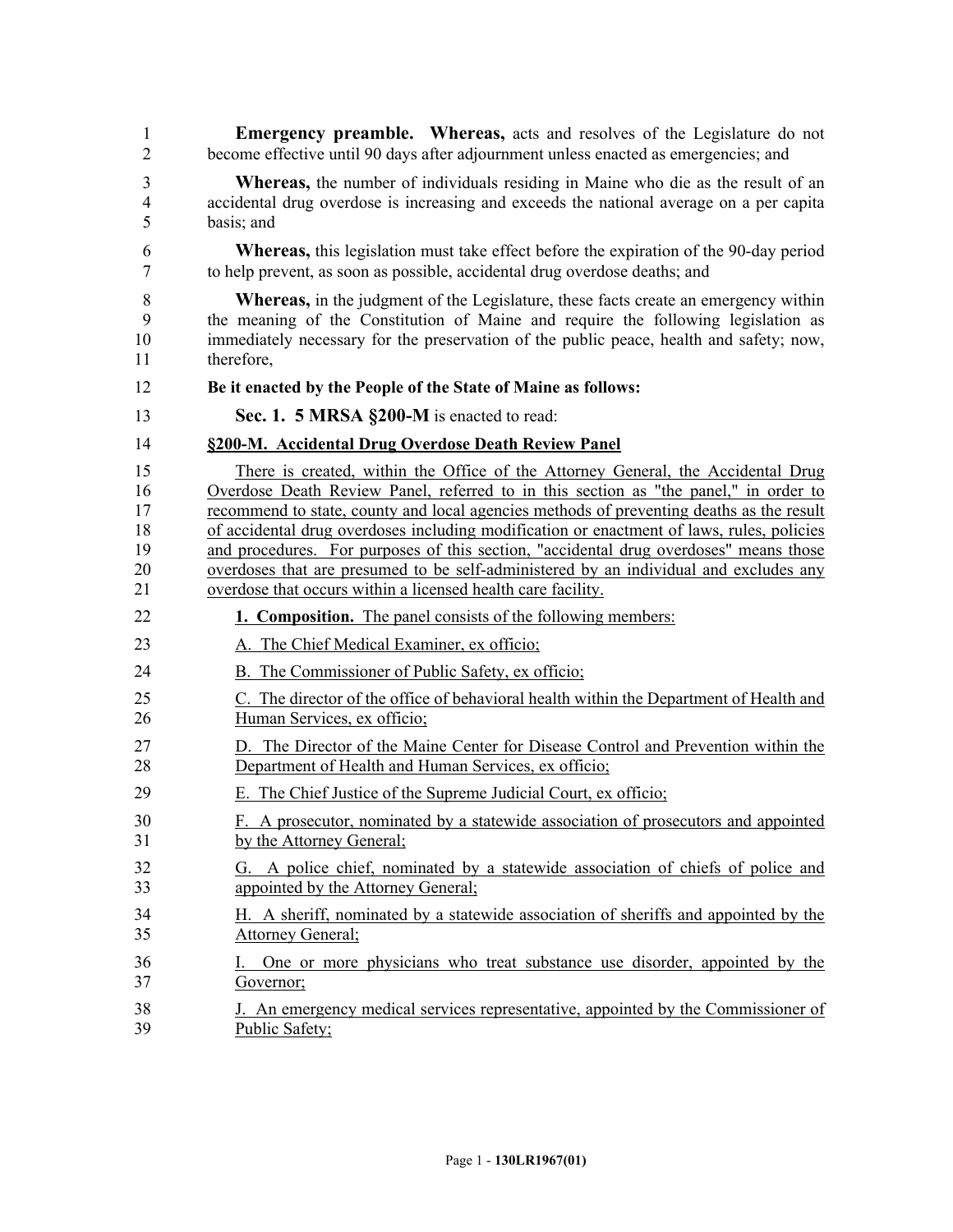| 1                                | K. An expert in harm reduction strategies, appointed by the Governor;                                                                                                                                                                                                                                                                                                                                                                                                                                         |
|----------------------------------|---------------------------------------------------------------------------------------------------------------------------------------------------------------------------------------------------------------------------------------------------------------------------------------------------------------------------------------------------------------------------------------------------------------------------------------------------------------------------------------------------------------|
| $\overline{c}$                   | L. An academic research professor with experience in reviewing drug overdose deaths,                                                                                                                                                                                                                                                                                                                                                                                                                          |
| 3                                | appointed by the Attorney General;                                                                                                                                                                                                                                                                                                                                                                                                                                                                            |
| $\overline{4}$<br>5              | M. A representative of families affected by drug overdose deaths, appointed by the<br>Governor;                                                                                                                                                                                                                                                                                                                                                                                                               |
| 6                                | N. A person in recovery from substance use disorder, appointed by the Governor; and                                                                                                                                                                                                                                                                                                                                                                                                                           |
| 7<br>8                           | O. The director of opioid response within the Governor's Office of Policy Innovation<br>and the Future, ex officio, who shall chair the panel.                                                                                                                                                                                                                                                                                                                                                                |
| 9<br>10                          | In making appointments to the panel, the appointing authorities shall take into<br>consideration the racial and ethnic diversity of the State.                                                                                                                                                                                                                                                                                                                                                                |
| 11<br>12<br>13<br>14<br>15<br>16 | 2. Designees; terms of office. An ex officio member may appoint a designee to<br>represent the ex officio member on the panel. A designee, once appointed, qualifies as a<br>full voting member of the panel and may hold office and enjoy all the other rights and<br>privileges of full membership on the panel. Appointed members of the panel shall serve<br>for a term of 3 years. Any vacancy on the panel must be filled in the same manner as the<br>original appointment but for the unexpired term. |
| 17<br>18<br>19                   | 3. Meetings. The panel shall meet at such time or times as may be reasonably<br>necessary to carry out its duties, but it shall meet at least twice per year. The panel's chair<br>shall call the first meeting before July 1, 2021.                                                                                                                                                                                                                                                                          |
| 20                               | 4. Powers and duties. The panel shall examine a subset of the deaths associated with                                                                                                                                                                                                                                                                                                                                                                                                                          |
| 21                               | accidental drug overdoses, taking into consideration the racial and ethnic composition of                                                                                                                                                                                                                                                                                                                                                                                                                     |
| 22                               | the population of individuals whose deaths are associated with an accidental drug overdose.                                                                                                                                                                                                                                                                                                                                                                                                                   |
| 23                               | The deaths selected for review must be recommended by the Chief Medical Examiner or                                                                                                                                                                                                                                                                                                                                                                                                                           |
| 24                               | the Chief Medical Examiner's designee or by an individual with whom the Office of the                                                                                                                                                                                                                                                                                                                                                                                                                         |
| 25                               | Attorney General contracts for services. Notwithstanding any provision of law to the                                                                                                                                                                                                                                                                                                                                                                                                                          |
| 26                               | contrary, the panel may review information surrounding an accidental drug overdose that                                                                                                                                                                                                                                                                                                                                                                                                                       |
| 27                               | was not fatal, as long as review of such a case promotes the purpose of the panel under this                                                                                                                                                                                                                                                                                                                                                                                                                  |
| 28                               | section. The panel shall recommend to state, county and local agencies methods of                                                                                                                                                                                                                                                                                                                                                                                                                             |
| 29                               | preventing deaths as the result of accidental drug overdoses including modification or                                                                                                                                                                                                                                                                                                                                                                                                                        |
| 30                               | enactment of laws, rules, policies and procedures.                                                                                                                                                                                                                                                                                                                                                                                                                                                            |
| 31                               | 5. Access to information, records and materials. In any case subject to review by                                                                                                                                                                                                                                                                                                                                                                                                                             |
| 32                               | the panel, upon oral or written request of the panel, notwithstanding any provision of law                                                                                                                                                                                                                                                                                                                                                                                                                    |
| 33                               | to the contrary, any person that possesses information or records that are necessary and                                                                                                                                                                                                                                                                                                                                                                                                                      |
| 34                               | relevant to a panel review shall as soon as practicable provide the panel with the                                                                                                                                                                                                                                                                                                                                                                                                                            |
| 35                               | information and records. Persons disclosing or providing information or records upon                                                                                                                                                                                                                                                                                                                                                                                                                          |
| 36                               | request of the panel are not criminally or civilly liable for disclosing or providing                                                                                                                                                                                                                                                                                                                                                                                                                         |
| 37                               | information or records in compliance with this subsection.                                                                                                                                                                                                                                                                                                                                                                                                                                                    |
| 38                               | <b>6. Confidentiality.</b> The proceedings and records of the panel are confidential and are                                                                                                                                                                                                                                                                                                                                                                                                                  |
| 39                               | not subject to subpoena, discovery or introduction into evidence in a civil or criminal                                                                                                                                                                                                                                                                                                                                                                                                                       |
| 40                               | action. The Office of the Attorney General shall disclose conclusions of the panel upon                                                                                                                                                                                                                                                                                                                                                                                                                       |
| 41                               | request, but may not disclose information, records or data that are otherwise classified as                                                                                                                                                                                                                                                                                                                                                                                                                   |
| 42                               | confidential.                                                                                                                                                                                                                                                                                                                                                                                                                                                                                                 |